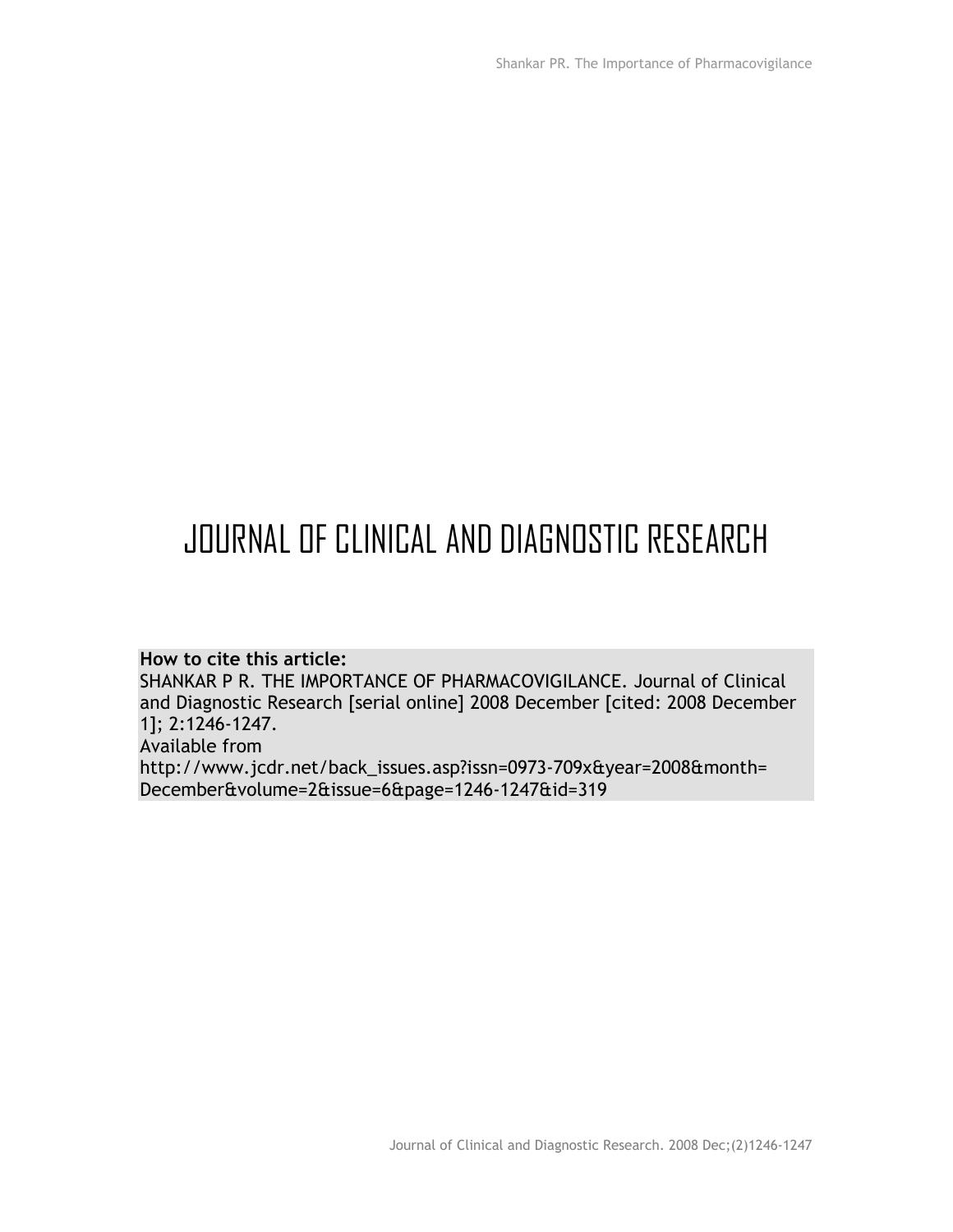# **BOOK REVIEW**

# **The Importance Of Pharmacovigilance**

#### **SHANKAR PR**

#### **Affiliation**:

Dr. P. Ravi Shankar, Dept of Clinical Pharmacology & Therapeutics, KIST Medical College, Imadol, Lalitpur **Corresponding Author:**  Dr. P. Ravi Shankar, Dept of Clinical Pharmacology & Therapeutics, KIST Medical College, P.O. Box 14142, Kathmandu, Nepal. Phone: 977-1-5201680, Fax: 977-1-5201496

E-mail: ravi.dr.shankar@gmail.com

Monitoring Adverse Drug Reactions (ADR) and Pharmacovigilance (PV) are important issues today. The present booklet highlights the importance of pharmacovigilance, aims to record its growth and potential; and explores its impact on patient welfare and public health. The Thalidomide Disaster was an event that prompted member states and the World Health Organization (WHO) to address issues of drug safety. The WHO pilot research project for international drug monitoring was started in 1968. Various countries developed their own systems for reporting and collecting ADR reports.

The pilot project developed into the WHO Programme for International Drug Monitoring and is coordinated by the Uppsala Monitoring Centre (UMC) in Sweden. In many developing countries obtaining data on ADRs in their own populations through clinical trials is not necessary before marketing permission is granted for a drug. In such a situation, a PV programme can be of help to detect ADRs. Early examples of ADR monitoring and the creation of International Society of Pharmacoepidemiology (ISoP) are described. The widening scope of PV has been described in chapter 2. New safety concerns are raised about illegal sale of medicines, self-medication, sale of counterfeit and substandard medicines and use of herbal medicines. The widening scope

of PV to include herbals, blood products, medical devices and vaccines has been described. The problem of medication error is also coming within the focus of PV.

The third chapter describes various partners in PV. The "WHO Quality Assurance and Safety of Medicines" team is responsible for providing support and guidance to countries on matters regarding drug safety. The Uppsala Monitoring Centre maintains an international database of ADR reports and communicates with various national centers. The Clinical Pharmacology and Pharmacy Departments play a vital role in development of PV as a discipline. Health professionals have an important role in the success or failure of spontaneous ADR reporting systems.

PV plays a vital role in drug regulation. In Nepal, the national drug regulatory authority, the Department of Drug Administration (DDA) is the national PV centre. Clinical trials done before a drug is marketed are carried out in a limited number of patients and have a number of limitations. Post-marketing surveillance and PV play a vital role in generating data on drug safety. Influence of promotional activities by the pharmaceutical industry and especially of Direct to Consumer Advertising (DTCA) on drug safety has been briefly mentioned. In developing countries, herbal and traditional medicines are widely marketed. These medicines are subject to less stringent regulatory control compared to allopathic medicines. These medicines can also cause significant adverse effects as has been previously reported. Vaccines are often administered to healthy children and may require a different modified system of PV. Vaccines are not emphasized in the PV